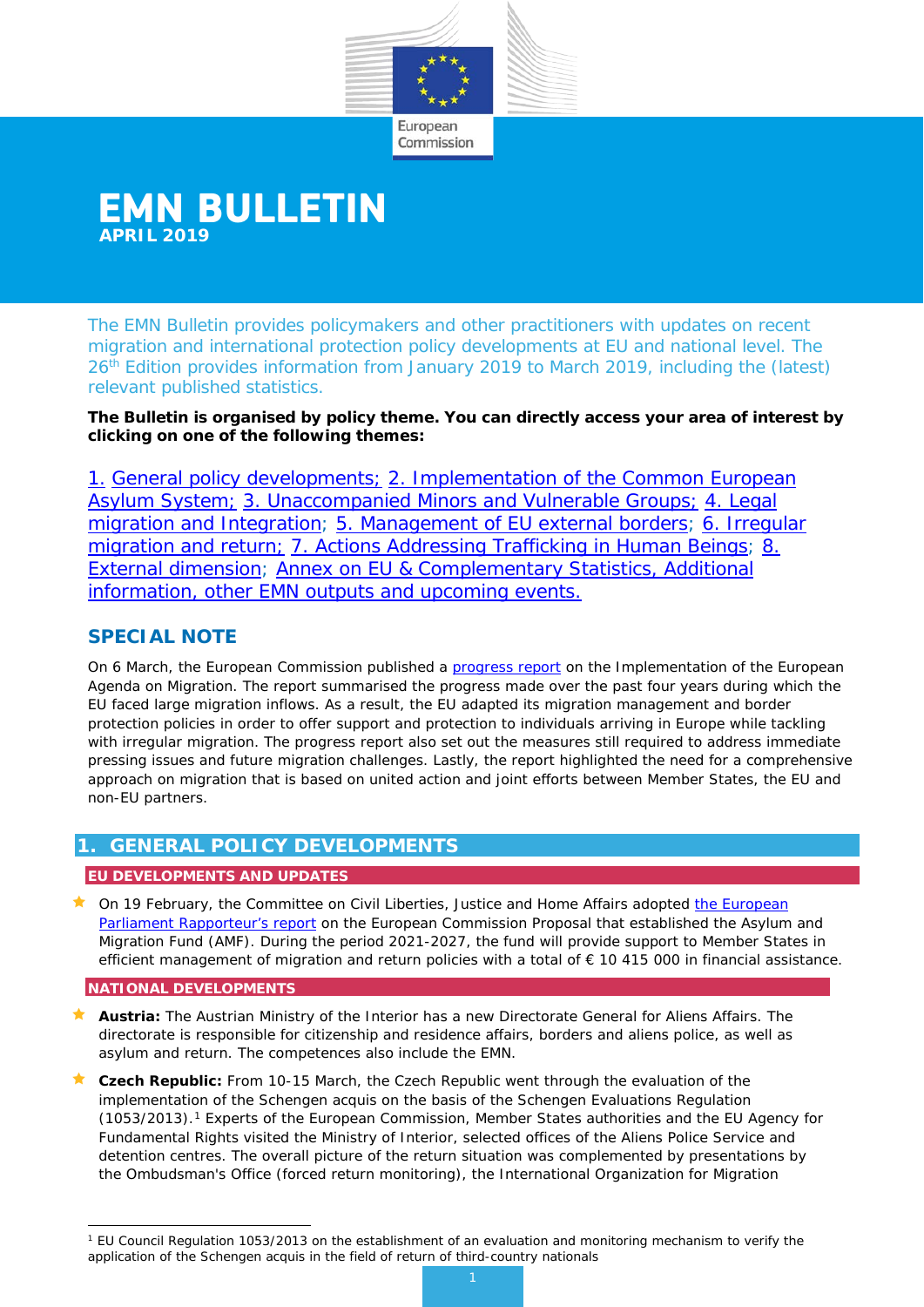(voluntary returns) and the Refugee Aid Organization (legal counselling). No major shortcomings were outlined during the evaluation, but the draft assessment report will be available in mid-April.

- **Estonia:** On 3 March, parliamentary elections were held in Estonia. The Reform Party won the elections with about 29 % of the votes followed by the Centre Party with 23 % of the votes. Meanwhile, the Conservative People's Party of Estonia (EKRE) came a close third.
- **Latvia:** On 23 January, the Parliament gave a vote of confidence to the new Cabinet of Ministers headed by Prime Minister Krišjānis Kariņš. Latvia has a new Minister for the Interior, Mr Sandis Ģirģens.
- **Sweden:** Following the general elections in Sweden in September 2018, a new national government took office on 21 January 2019. As during the previous electoral term, Sweden is governed by the Social Democratic Party and the Green Party, but unlike before, the new government also relies on an agreement with the Centre Party and the Liberal Party to cooperate on the state budget and the direction of policy in several areas. Mr Stefan Löfven was elected Prime Minister again, and Mr Morgan Johansson was appointed Minister for Justice and Migration.

According to the [Statement of Government Policy](https://www.government.se/48f689/globalassets/government/dokument/regeringskansliet/statement-of-government-policy-20192.pdf) that the Prime Minister made in Parliament in January, several reforms are planned as regards immigration and asylum policy. Among other issues, a temporary law on restrictions to protection and family reunification (adopted in 2016) will likely be prolonged but also amended, and the government intends to introduce a language requirement for foreigners to become Swedish citizens. According to the Prime Minister, the right of asylum must be safeguarded in Sweden, in Europe and internationally, and the government intends to work to establish a common asylum system in the EU that distributes the reception of refugees fairly and proportionately. He also said that those with grounds for protection must rapidly become a part of society, and those without such grounds must return promptly.

## **2. IMPLEMENTATION OF THE COMMON EUROPEAN ASYLUM SYSTEM**

## <span id="page-1-0"></span>**EU DEVELOPMENTS AND UPDATES**

No relevant updates.

#### *Relocation and Resettlement*

**Spain:** The relocation and resettlement processes continued to be carried out.

#### **LATEST RELEVANT STATISTICS**

 On 14 March, Eurostat [published statistics](https://ec.europa.eu/eurostat/documents/2995521/9665546/3-14032019-AP-EN.pdf/eca81dc5-89c7-4a9d-97ad-444b6bd32790) on asylum seekers in 2018. In particular, in 2018, 580 800 firsttime asylum seekers applied for international protection in the EU, which marks a decrease of approximately 11 % compared to the previous year. Almost 30 % of all first-time applicants were citizens of Syria, Afghanistan and Iraq (80 900, 41 000 and 39 600 first-time applicants respectively). Germany accounted for 28 % of all first-time applicants in the EU Member States followed by France (110 500, or 19%) and Greece (65 000, or 11 %).

#### **NATIONAL DEVELOPMENTS**

- **Austria:** On 25 February, the Federal Minister of the Interior [presented](http://www.ots.at/presseaussendung/OTS_20190225_OTS0165/kickl-praesentiert-neuerungen-im-asylbereich) a five-point package of measures in the area of asylum, which are implemented as of 1 March 2019. The measures include: 1) accommodation in departure centres during the admission procedure; 2) nocturnal compulsory attendance; 3) a further acceleration of the asylum procedure to 20 days; 4) steps at European level on the withdrawal of asylum status for certain criminal offences; and 5) preventive detention.
- **Belgium:** At the end of 2018, the resigning Minister of Asylum and Migration approved the opening of 1 500 additional reception places due to the increase in the number of asylum applications (+ 19 % in 2018, compared to 2017). In January and February 2019, two temporary reception centres opened in addition to the reception centre that was opened in December.
- **Croatia:** The Ministry of Interior granted financial resources to the Croatian Law Centre for the implementation of the project "Providing legal advice in the process of granting international protection", from AMIF. The purpose of the project is to continuously provide legal advice to applicants for international protection during the first instance decision-making process on applications for international protection.
- **Cyprus:** The continuous flow of migrants in need of international protection in Cyprus during the past year placed a significant burden on both the asylum procedure and the reception capacity. According to EUROSTAT data, there was an increase of 70 % in applications for international protection in 2018 in Cyprus compared to 2017. Cyprus ranked first in the recording of registered first-time applicants in 2017 relative to the population of each Member State. During the first three months of 2019, the new applicants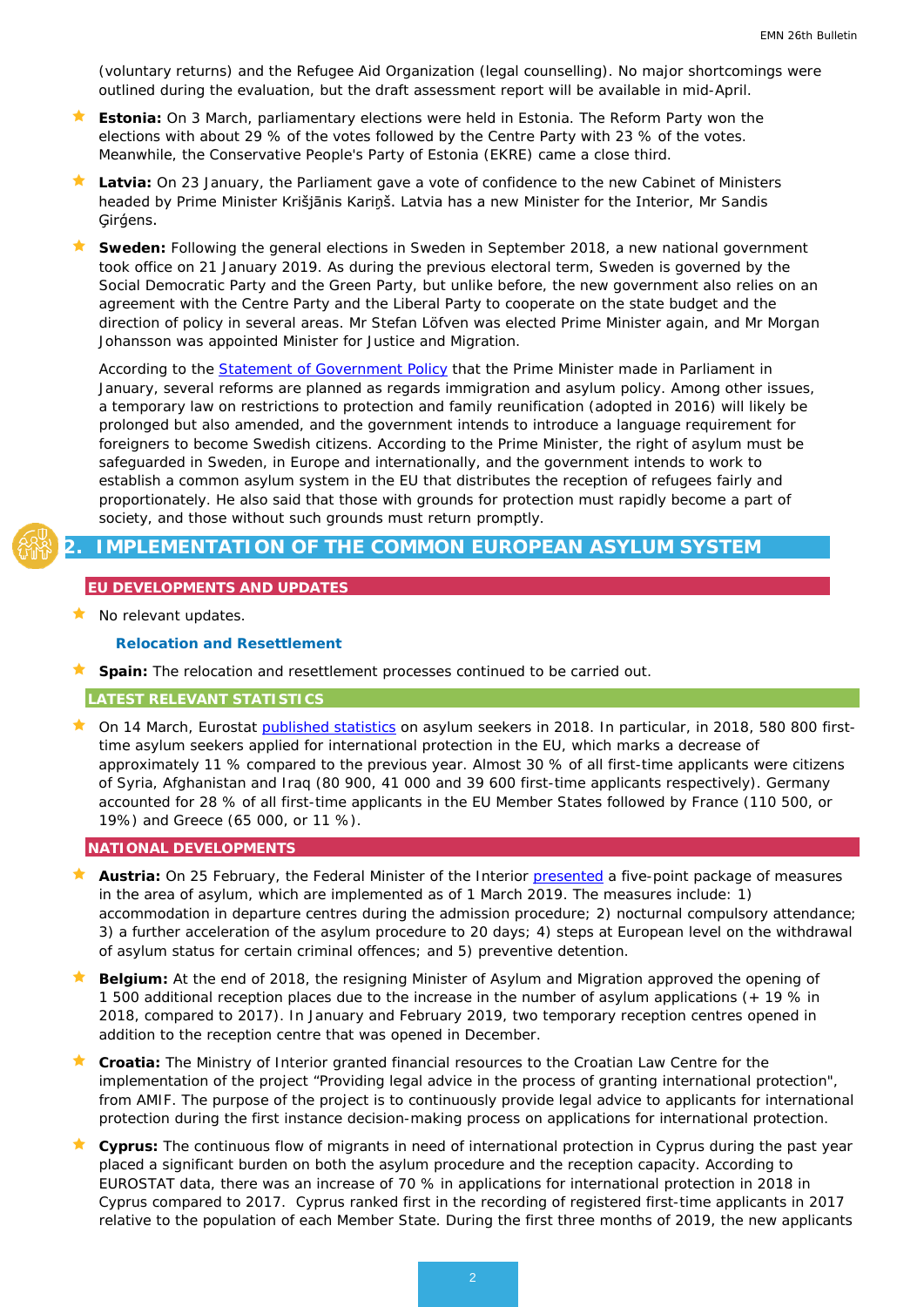for international protection registered in Cyprus reached a record number of approximately 1 000 per month.

 **Finland:** On 28 March, the Government submitted the amendments to the Aliens Act for approval. The Aliens Act will be [amended](file://icfi.icfconsulting.com/org/ea/jobs/PIP/DG%20HOME%20EMN%202018-2020/WS%20III/III.18%20Visibility_dissemination/Bulletin/26th/%EF%83%AA%09https:/intermin.fi/en/article/-/asset_publisher/ulkomaalaislain-muutoksilla-torjutaan-uusintahakemusten-vaarinkayttoa) to prevent misuse of subsequent asylum applications, for example by specifying the criteria for the processing of subsequent asylum applications.

At the request of the Finnish Immigration Service, the UN refugee agency (UNHCR) [has reviewed](https://migri.fi/en/uutishuone/tiedote/-/asset_publisher/sisaisen-paon-arviointia-turvapaikkapaatoksissa-kehitetaan-yk-n-pakolaisjarjeston-unhcr-n-tuella) in February asylum decisions in which the immigration service has applied the internal flight alternative. Internal flight refers to an assessment of whether an asylum seeker who has fled the area of origin can find protection elsewhere in the home country.

Luxembourg: On 5 February, the government introduced [bill n° 7403](https://www.chd.lu/wps/PA_RoleDesAffaires/FTSByteServingServletImpl?path=0CE130F3BE6841C6F311CCA3D213416CF9E6BEA0D282E768EA8E348DB19817A866C6A038629E1769F6C0A3CDF09B61A4$13DD9626D9C69ADD0C9E8C74B93CB2C2) in parliament which will change the competence for the reception of international protection applicants from the Ministry of Family and Integration to the Ministry of Immigration and Asylum. This administrative reorganisation is motivated by the fact that applicants for international protection should have a single point of contact for the entire duration of the application process and for all aspects of reception. Furthermore, the government aims to increase both the quantity and the quality of housing structures for applicants for international protection, to create housing structures adapted to applicants with special reception and protection needs, such as unaccompanied minors and vulnerable applicants, and to take the necessary measures enabling a progressive empowerment of applicants for international protection.

### **Judgment of the European Court of Justice – Case [C-221/17](http://curia.europa.eu/juris/document/document.jsf?text=&docid=211561&pageIndex=0&doclang=EN&mode=req&dir=&occ=first&part=1&cid=3631927)**

On 12 March, the Court of Justice ruled in the case C-221/17 that when the genuine link between a citizen of an EU Member State that possess a second nationality of a non-EU country and that Member State is durably interrupted, EU law does not preclude the loss of the nationality of a Member State and, consequently, the loss of citizenship of the EU. In addition, in the case of minor citizens of a second non-EU nationality, they lose the nationality if one of the parents loses that nationality.

 **The Netherlands**: The Netherlands [established](https://ind.nl/en/about-ind/pages/all-about-the-regulation-for-long-term-resident-children.aspx) the Transitional Arrangement Regulation for Long-term Resident Children. In 2013 a regulation was established for minor foreign nationals who have been staying in the Netherlands for many years without any prospect of a residence permit due to conducting long procedures and the failure to cooperate in the departure process. After public and political debates, the Dutch government made an arrangement which qualifies these young persons to a residence permit under certain conditions. This arrangement was implemented in 2013. The status of children who did not qualify for a residence permit on the basis of this regulation remained a topic of public debate. This debate has resulted in the decision by the government to establish a transitional arrangement, which made the regulation less strict. Applications rejected solely on the basis of failure to cooperate in the departure process will be reevaluated. People who did not previously submit an application under the former regulation also had the chance to do so until 25 February 2019. As part of the deal between the coalition parties to establish the transitional arrangement, the original regulation has been terminated on 29 January 2019.

#### *Relocation and Resettlement*

 **Croatia:** On 12 February, the Government adopted a new decision on the resettlement of third-country nationals or stateless persons who fulfil the conditions for international protection (Official Gazette 16/2019), which obliges to accept up to 150 third-country nationals or stateless persons.

From 18-22 February, the Ministry of Interior and its partners conducted a selection mission in Turkey with the aim to resettle 100 refugees. An introduction to the cultural orientation for Syrian refugees was also held to inform them about life in Croatia and their rights and obligations. At the end of March, the International Catholic Migration Commission (ICMC), one of the partners, with the support of the Ministry and Jesuit Refugee Service Croatia (JRS), organised a three-day Cultural Orientation Programme providing information on rights, obligations and cultural values, that all accepted refugees need to attend.

- **Ireland:** The Department of Justice and Equality launched a new pilot Community Sponsorship Ireland [initiative](http://www.integration.ie/en/ISEC/Pages/WP19000003) for refugee families. The Community Sponsorship Ireland (CSI) is an alternative resettlement stream to the traditional state-centred model of resettlement. Under the CSI programme, private citizens and community-based organisations are invited to welcome and integrate refugee families into their community. Refugees will arrive in Ireland following selection by UNHCR and a vetting process overseen by Irish Refugee Protection Programme.
- **Lithuania:** On 27 March, two migrants citizens of Guinea-Bissau and Senegal were relocated to Lithuania from Italy. By the beginning of 2019, Lithuania transferred 486 persons from Italy, Greece and Turkey: mostly Syrian, Iraqi, Eritrean citizens and stateless persons.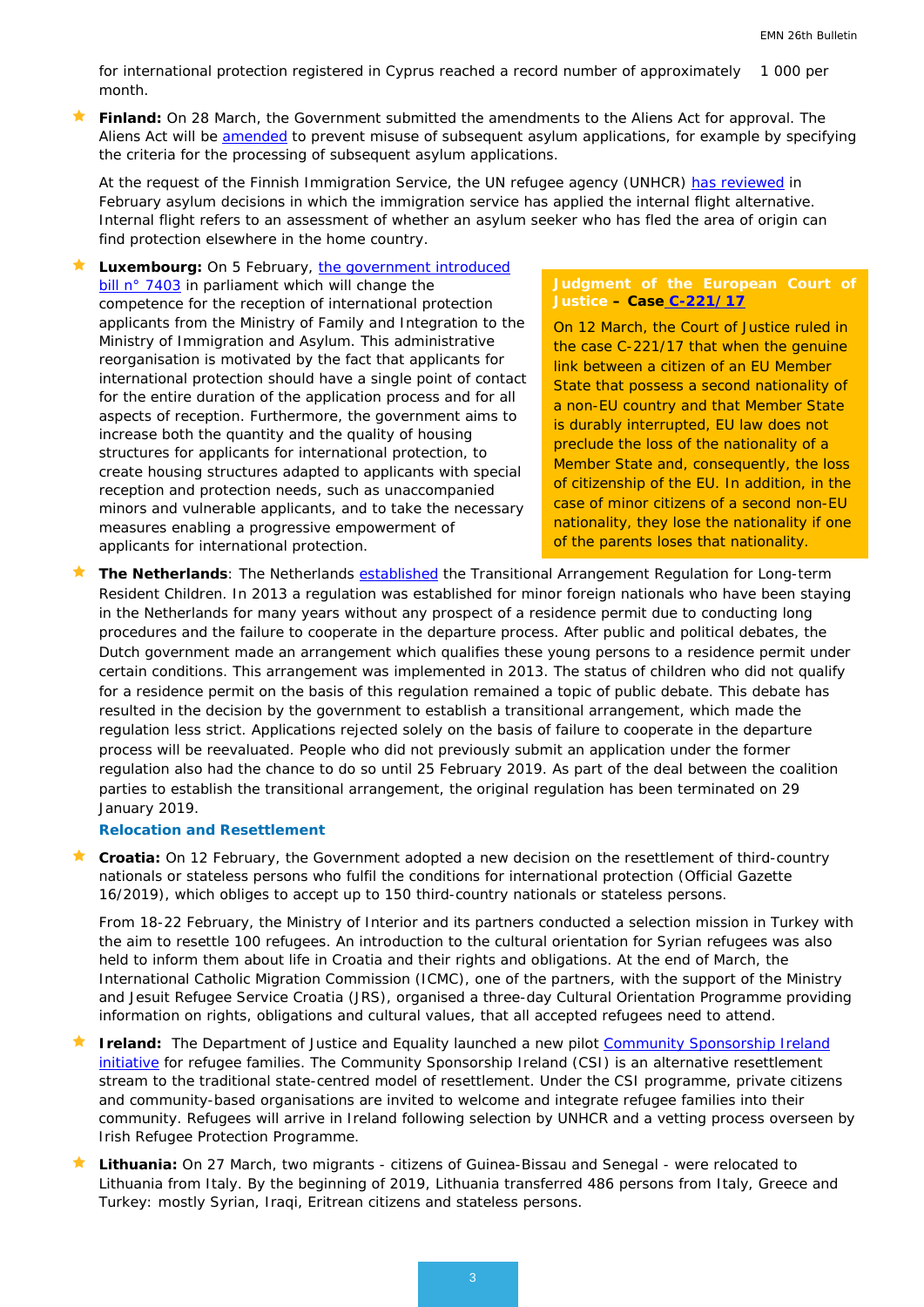- <span id="page-3-0"></span> **Luxembourg:** On 7 February, six applicants of international protection of Eritrean, Somalian and Soudanese nationality were relocated to Luxembourg in the context of an [ad-hoc relocation.](https://gouvernement.lu/fr/actualites/toutes_actualites/communiques/2019/02-fevrier/07-arrivee-demandeurs.html) Luxembourg, alongside eight other EU Member States, responded to a solidarity appeal by the Republic of Malta, following the arrival of several vessels at the port of Valetta in December 2018.
- **The Netherlands:** On 29 January, the Government [decided](https://www.rijksoverheid.nl/documenten/kamerstukken/2019/01/29/tk-een-nieuwe-balans-in-het-regeerakkoord) to reduce the number of resettled UN recognised refugees. During the period 2019-2021, 500 instead of 750 refugees will be resettled on an annual basis.

# **3. UNACCOMPANIED MINORS AND VULNERABLE GROUPS**

#### **EU DEVELOPMENTS AND UPDATES**

 $\star$  No relevant updates

#### **NATIONAL DEVELOPMENTS**

- **Belgium:** On 27 March, the Interior Committee of the parliament adopted an amendment that will make the issuance of humanitarian visa more transparent due to parliamentary debates on visas' transparency. A report on inter alia humanitarian visa will be presented to the parliament on an annual basis.
- **Czech Republic**: The Department for Asylum and Migration Policy of the Ministry of Interior launched a pilot project regarding the age determination of unaccompanied minors by psychological assessment. In addition to the non-medical method, standard assessment through the medical method will be carried out concurrently during this project. After the completion of the project, an evaluation will take place to determine the preferable method.
- **Greece:** Since 1 January, the transition programme regarding the guardianship of unaccompanied minors has been operational. This will last until the end of August 2019, when the guardianship system is expected to be fully undertaken by state authorities.

**Judgment of the European Court of Justice – Joined Cases** [C-297/17, C-318/17, C-](http://curia.europa.eu/juris/document/document.jsf?text=&docid=211803&pageIndex=0&doclang=FR&mode=req&dir=&occ=first&part=1&cid=468344)[319/17, C-438/17](http://curia.europa.eu/juris/document/document.jsf?text=&docid=211803&pageIndex=0&doclang=FR&mode=req&dir=&occ=first&part=1&cid=468344)

In its judgement of 16 March, the Court of Justice ruled that an asylum seeker may be transferred to the Member State that is responsible for processing his/her application or that has previously granted him/her subsidiary protection. Exceptions apply if the living conditions in that Member State would expose the asylum seeker to a situation of extreme material poverty that does not allow him/her to meet the most basic needs and that undermines his/her physical or mental health or puts him/her in a state of degradation incompatible with human dignity.

**France:** On 21 March, the French Constitutional Council [approved](https://www.conseil-constitutionnel.fr/decision/2019/2018768QPC.htm) bone tests to determine the age of young migrants. The Council affirmed that the procedure complies with the French Constitution, while reminding that these tests could only be done with the approval of the judicial authority and the consent of the person concerned. The decision also stressed that these tests alone could not determine the age of a person – the margin of error inherent to these examinations has to be indicated in the conclusion of the tests.

On 31 January, the government [published](https://www.legifrance.gouv.fr/affichTexte.do?cidTexte=JORFTEXT000038074279&categorieLien=id) the decree n° 2019-57 on the modalities for the assessment of persons declaring to be unaccompanied minors and for the creation of a database gathering their personal data. This tool allows departmental councils entrusted with the age and isolation assessment to check the information given. This scheme was tested in three regions and is now being set up nationwide.

★ Croatia: On 28 February, the Governmental Inter-Agency Committee for the Protection of Unaccompanied Children was established, consisting of representatives of state bodies, international organisations and non-governmental organisations. The aim of the Committee is to promote and inter-agency cooperation between competent authorities and other stakeholders involved in the protection of unaccompanied children.

On 1 January, the new Foster Care Act (Official Gazette 115/18) entered into force, which provides for the possibility of unaccompanied children staying in a foster family.

 **Italy**: The commitment of Italian government relating to the Humanitarian Corridor linking the African continent to Italy, continues to operate. According to data provided by the Ministry of Interior, 100 unaccompanied minors are arrived in the first trimester of 2019.

Due the decrease of arrivals of unaccompanied minors, on 28 February 2019 the project SAVE (Support Action for Vulnerability Emergence) has been closed.

Moreover, AMIF allocated € 30 million to support municipalities that promote actions in favour of migrants in vulnerable conditions, such as family of third country nationals who do not enjoy reception and third country nationals with mental disorders or alcohol and drugs dependence.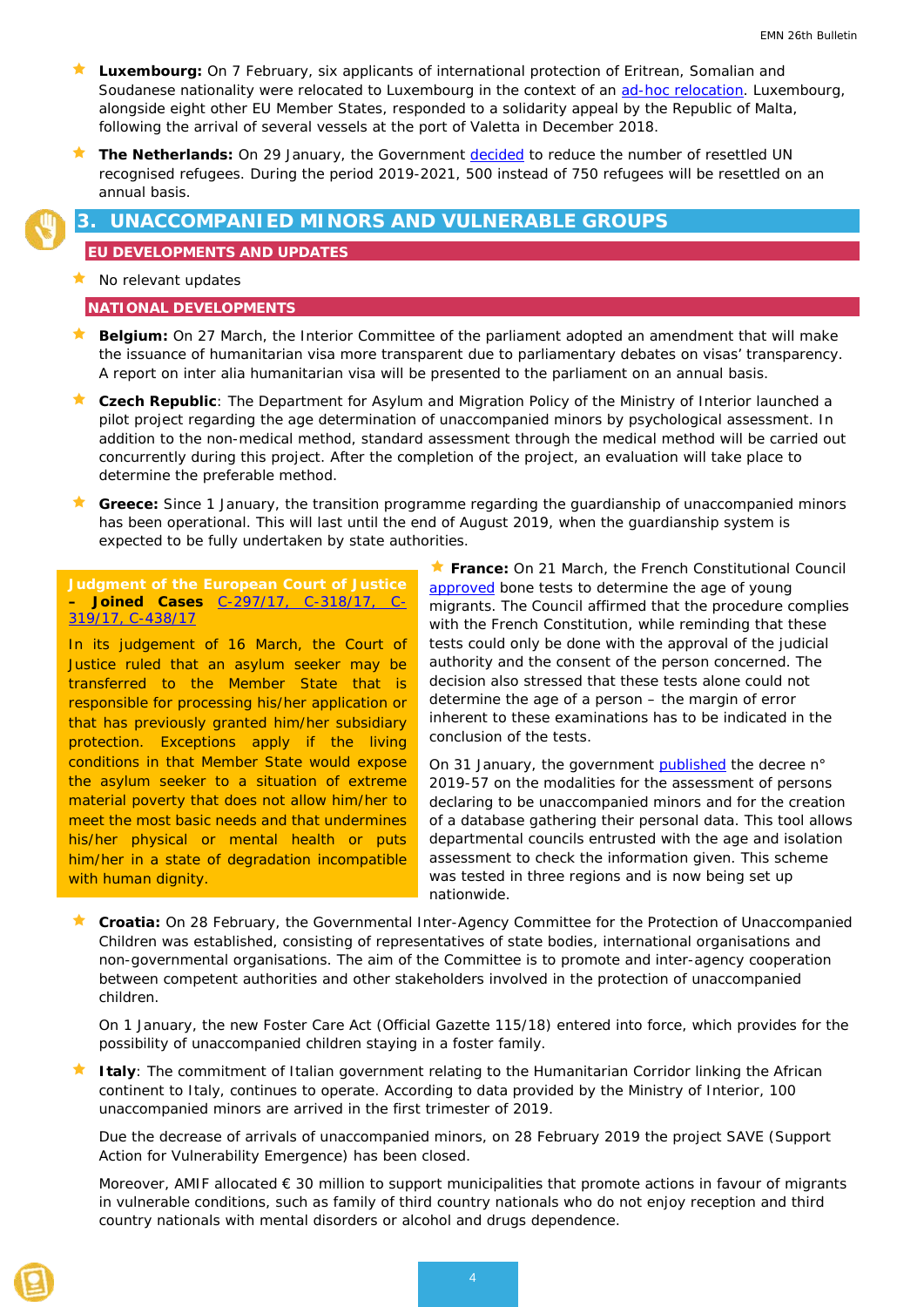# <span id="page-4-0"></span>**4. LEGAL MIGRATION AND INTEGRATION**

### **EU DEVELOPMENTS AND UPDATES**

- **On 30 March, the European Commission [published](http://www.europeanmigrationlaw.eu/documents/COM(2019)161-LongTermResidents.PDF) the second report on the implementation of the [Long-](https://eur-lex.europa.eu/legal-content/en/ALL/?uri=celex%3A32003L0109)**[Term Residence Directive \(2003/109/EC\).](https://eur-lex.europa.eu/legal-content/en/ALL/?uri=celex%3A32003L0109) According to the report, the implementation of the Directive in Member States has progressed. However, the EU long-term resident status has not been actively promoted across the EU. Furthermore, despite the fact that Member States have implemented the intra-mobility provisions of the Directive, only a small number of long-term residents have exercised their right to move across the EU.
- On 29 March, the European Commission [published](https://eur-lex.europa.eu/legal-content/EN/TXT/?uri=COM:2019:160:FIN) a report on the Single Permit [Directive \(2011/98/EU\).](https://eur-lex.europa.eu/legal-content/EN/ALL/?uri=CELEX%3A32011L0098) According to the report, all Member States have stepped up their efforts to establish a 'one-stop-shop' mechanism. However, some legal and technical issues still need to be clarified such as visa and labour market test requirements, equal treatment coverage and issues related to the format of the permits.
- On 29 March, the European Commission [published](http://www.europeanmigrationlaw.eu/documents/COM(2019)162-FamilyReunion.PDF) a report on the implementation of the [Family](https://eur-lex.europa.eu/legal-content/en/ALL/?uri=celex%3A32003L0086)  Reunification [Directive \(2003/86/EC\).](https://eur-lex.europa.eu/legal-content/en/ALL/?uri=celex%3A32003L0086) This report revealed that Member States continued their efforts in order to fulfill the requirements of the Directive. Nonetheless, Member States still have to address some challenges concerning the implementation of the Directive, specifically regarding visa facilitation, autonomous permits, more favourable provisions for refugees, the best interest of the child and legal redress.

#### **NATIONAL DEVELOPMENTS**

 **Austria**: On 25 March, the Austrian government [issued](https://www.ris.bka.gv.at/Dokumente/BgblAuth/BGBLA_2019_I_25/BGBLA_2019_I_25.html) the Brexit Accompanying Law 2019, adapting among others the Act Governing the Employment of Foreigners, the Settlement and Residence Act and the Integration Act. The law introduced transitional provisions, such as giving UK nationals the possibility to apply for residence titles from within Austria and simplifying the issuance of residence titles. These changes will only become effective in case of a "no-deal Brexit". Moreover, on 27 March, the Federal Ministry for Europe, Integration and Foreign Affairs [issued](https://www.ris.bka.gv.at/Dokumente/BgblAuth/BGBLA_2019_II_80/BGBLA_2019_II_80.html) a regulation excepting British nationals from obligations stipulated in Art. 9 and 10 Integration Act that are normally tied to the issuing of specific residence titles. These changes will only become effective in case of a "no-deal Brexit".

On 2 January, the Austrian Regulation for Skilled Workers entered into force, stipulating the annual [list](https://www.ris.bka.gv.at/Dokumente/BgblAuth/BGBLA_2019_II_3/BGBLA_2019_II_3.html) of shortage occupations for which foreigners might be accepted as skilled workers according to the Act Governing the Employment of Foreigners. The 2019 shortage occupations include, for example, roofers, carpenters, and motor mechanics.

On 31 January, the Austrian Federal Government set a contingent for resident titles subject to a quota. In 2019, 6 035 residence titles may be issued, with specific quotas allocated to the nine Austrian provinces. Furthermore, 4 000 work permits for temporarily employed foreigners and up to 600 work permits for harvest workers may be issued in 2019.

The Republic of Austria [amended](https://www.ris.bka.gv.at/Dokumente/BgblAuth/BGBLA_2019_III_24/BGBLA_2019_III_24.html) the existing agreements with the Czech Republic, Hungary and the Slovak Republic on the mutual representation in the process of issuing visa. The duty station in Dakar (Senegal) was removed from the respective annexes with effect of 1 January 2019. As of 1 March 2019, Hungary [represents](https://www.ris.bka.gv.at/Dokumente/BgblAuth/BGBLA_2019_III_29/BGBLA_2019_III_29.html) the Republic of Austria at the duty station Tripoli (Libya) to owners of service or diplomatic passports of the internationally recognised Libyan government and only after prior notification by the Austrian embassy in Tunis.

On 2 January, the Austrian Federal Minister of Labour, Social Affairs, Health and Consumer Protection [defined](https://www.ris.bka.gv.at/Dokumente/BgblAuth/BGBLA_2019_II_2/BGBLA_2019_II_2.html%20() eight professions that allow for the issuing of resident permits for highly qualified workers according to Art. 12 Act Governing the Employment of Foreigners. These professions include *inter alia* medical doctors and graduate engineers for power engineering.

- **Croatia:** On 12 March, the Draft Plan on accommodation of persons granted international protection has been adopted and has been sent to the State administration bodies for comments. The aim of this Plan is to help facilitate the process of accommodation of the persons who have been granted international protection in Croatia into the state-owned or private housing units across the country.
- **Cyprus:** On 14 February, a grant agreement was signed for drafting and monitoring "Cyprus national plan on integration of legally residing third-country nationals for the years 2020-2022". The action plan will update Cyprus' integration policy and will consist of two main parts: the priorities of Cyprus' integration policy along with specific actions that could or should be implemented within the specified time framework. Furthermore, the new action plan will involve more than ten focus groups, with the participation of national and local authorities, international organisations, local NGOs, academia and migrants associations. The project has a total budget of € 150 000 and is co-funded by AMIF and Cyprus.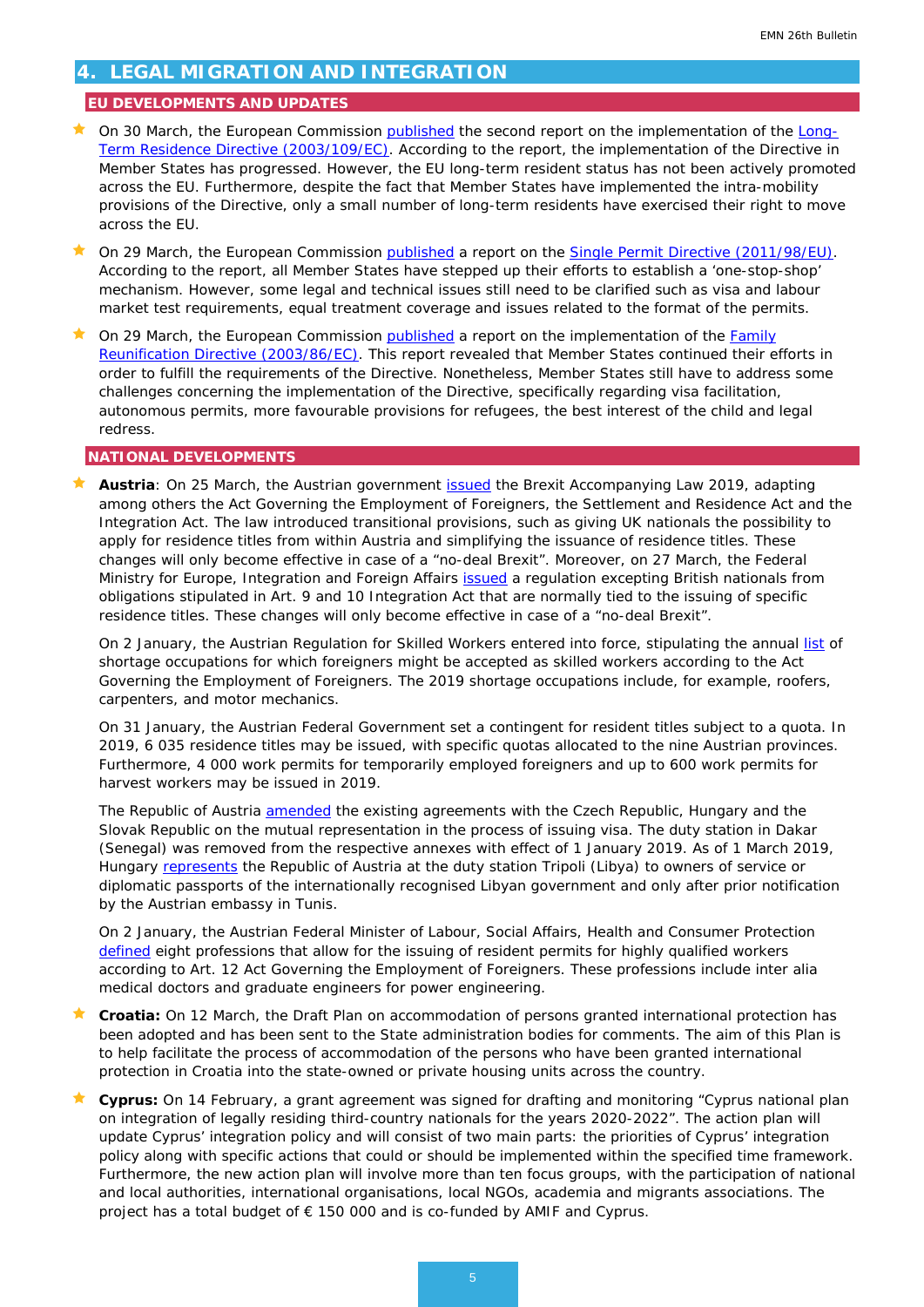Six other grant agreements for co-funded under AMIF projects were signed with local authorities and NGOs in February. The projects have a total budget of € 1 400 000 and concern integration actions such Greek lessons for both adults and minors, an awareness-raising campaign, as well as labour market integration for the years 2019-2020.

**Estonia:** In February, the parliament passed [the law](https://www.siseministeerium.ee/en/news/riigikogu-safeguards-future-british-living-estonia-after-brexit) that regulates the conditions for residing in Estonia after Brexit for the citizens of the United Kingdom and their family members. The Act provides a solution in case the United Kingdom leaves the EU on the basis of withdrawal agreement as well as in case of "no-deal Brexit".

The Ministry of Economic Affairs and Communications [changed the conditions](https://www.eas.ee/teenus/valisvarbamise-toetus/?lang=en) of applying for the foreign recruitment grant. If previously the grant was aimed at supporting recruitment of foreign information and communication technology (ICT) specialists to help alleviate shortage of ICT specialists, now it is also possible to use the grant for hiring top specialists in the field of science and engineering.

In January, the first **Estonian Language Houses** were opened in Tallinn and Narva offering various language learning possibilities and providing information to facilitate settling in Estonia and integration.

The Minister of the Interior and head of the Police and Border Guard Board signed an [agreement](https://www.siseministeerium.ee/et/uudised/e-residendid-saavad-peagi-digitaalseid-isikutunnistusi-katte-ka-tokyos-ja-san-franciscos) for issuing e-residency digital identity cards also in San Francisco and Tokyo in the near future.

- Finland: On 29 March, a [special act](https://intermin.fi/en/article/-/asset_publisher/rekisteroityneiden-brittien-oleskeluoikeus-turvataan-vuoden-2020-loppuun) protecting the right of residence of UK citizens after Brexit was approved.
- France: On 1 March, the new language and civic *trainings* of the Republican Integration Contract were launched, in line with the measures adopted by the Interministerial Integration Committee (C2I) to strengthen the integration of newly-arrived foreign nationals. The initial 200-hour language training was expanded to 600 hours, and a specific training module for non-writers and non-readers was added. The new training also includes the opportunity for the participants to obtain a certification of an A1 level as well as the possibility to enroll for an extra 50 or 100 hours to reach the A2 or B1 level. The new civic training was extended from 12 to 24 hours and new innovative and educational tools were incorporated.

On 17 January, [an instruction](http://circulaires.legifrance.gouv.fr/index.php?action=afficherCirculaire&hit=1&retourAccueil=1&r=44275) concerning the 2019 agenda for the French reception and integration policy was published that calls for a more coherent integration policy at national and local level, the search for partnerships with territorial collectivities, and some priorities of action notably regarding language training and professional integration.

 **Hungary:** The Hungarian Parliament adopted a change in the legislation concerning the third-country national family members of Hungarian citizens. In line with the transposition of the Directive 2016/801/EU detailed rules were adopted concerning the approval procedure for entities hosting trainees. The scope of electronic administration has been expanded in alien policing procedures that do not require personal appearance. These modifications entered into force on 1 January 2019.

An Act was adopted by the Hungarian Parliament and published on 26 March 2019 on the amendment of laws upon the "no-deal Brexit". This Act includes a preferential scheme for British nationals and their family members who are resident in Hungary at the time of the Withdrawal. The new scheme will be in force from the exact date of Withdrawal.

 **Italy:** The Ministry of the Interior has assigned financial resources to 12 projects presented by local authorities for the reception of unaccompanied foreign minors within the SIPROIMI<sup>[2](#page-5-0)</sup> network; the funding will allow the creation of 245 new places in addition to the existent ones amounting to about 3 500. The network may include unaccompanied foreign minors who are currently guests of the structures financed by the Ministry of the Interior or insured by the municipalities, in response to the proposed difficulties of local authorities in managing their reception.

New integration measures have been promoted and, in particular, the following calls for proposals have been launched: On the 22 January 2019, the Ministry of Labour and Social Policies has issued a call for proposals which will finance (€ 23 million) actions to prevent illegal practices of brokering, recruitment and organization of labour. On the 23 January 2019, a call has been issued under the AMIF that will finance projects of pre-departure vocational training and civic- language education to promote the entry in Italy for reasons of employment, training and family reunification. And on 27 March 2019, the Ministry of Labour and Social Policies launched the call "PUOI - protezione unita a obiettivo integrazione", a project based on the activation of individual paths of social and employment integration for vulnerable people regularly

<u>.</u>

<span id="page-5-0"></span> $2$  A new name assumed by the SPRAR as a result of the rules introduced by Decree Law no. 113 of 4.10.2018 converted, with amendments, into Law no. 132 of 1.12.2018.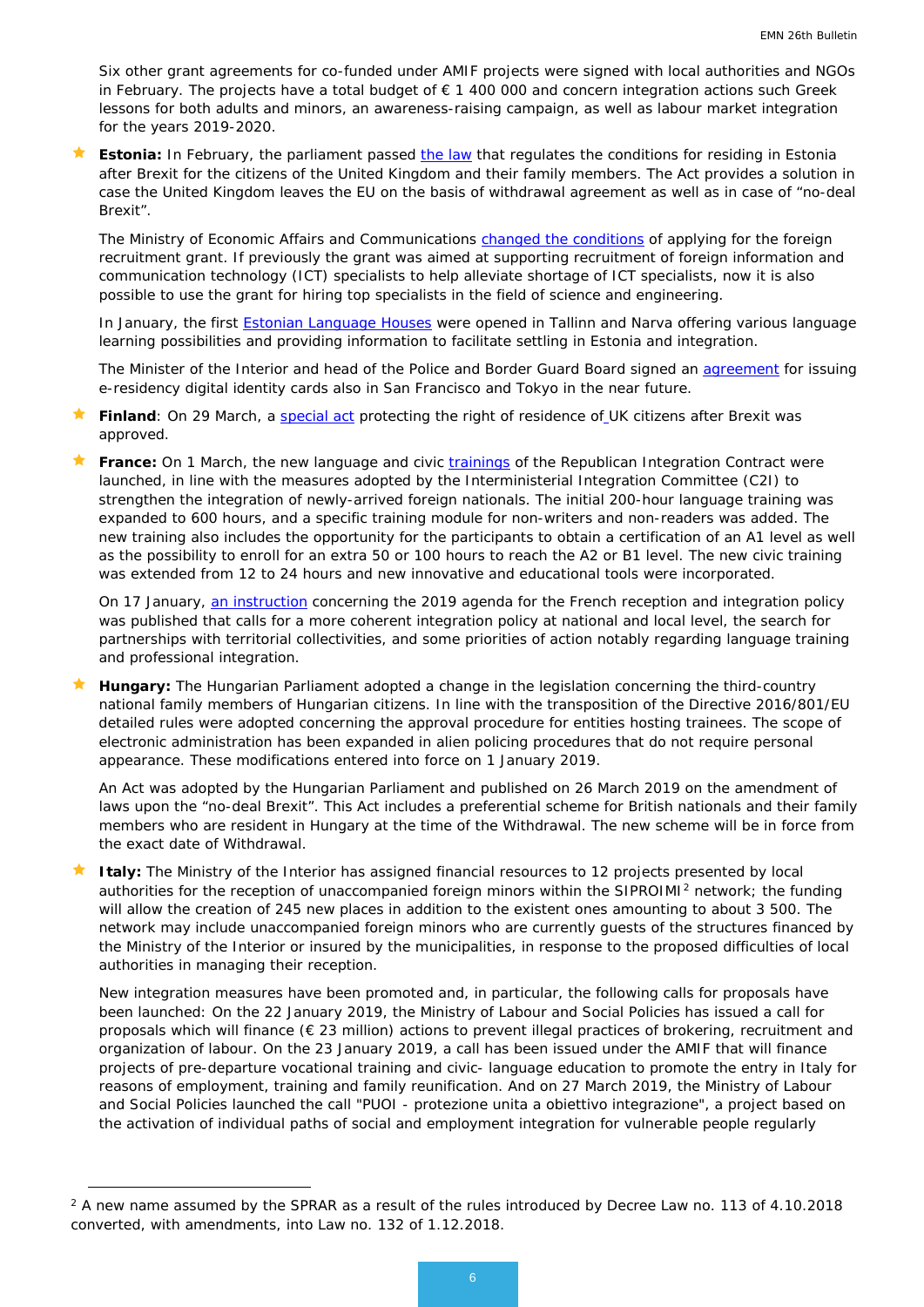residing in Italy, or, according to current legislation, citizens holding international and humanitarian protection and citizens who have entered Italy as unaccompanied minors.

 **Germany:** On 20 February, the inaugural meeting of the Expert Commission on the Framework Conditions for Integration was held at the Federal Chancellery in Berlin. The aim of this commission is to describe the conditions required for integration – in terms of the economy, the job market, society and demographics – and to propose standards that would improve those conditions. To do this, the commission will look at structural issues like the provision of vital services, but also at sociocultural issues like the teaching of values. The commission will also look at the ability and willingness of German society as a whole to receive newcomers. The commission is made up of experts from both academic and practical backgrounds. The commission will be independent and will work without a political agenda. It will seek dialogue with the public via consultations and expert discussions and will use the expertise of local government associations, migrant organisations, charitable organisations, foundations, social partners, and federal states. It will be able to make recommendations and a report will be submitted to the German Bundestag.

 **Greece:** On 15 February a public consultation process for the National Strategy on Integration for migrants and beneficiaries of international protection was launched.

On 17 January, a Forum was organised by the Ministry for Migration Policy to present the new National Strategy on Integration for migrants and beneficiaries of international protection to all relevant stakeholders.

On 26 March, the new law no 4604/2019 amended the Greek Nationality Act towards a common, homogeneous, transparent and faster regulatory framework. Among others, the new regulation introduced special provisions related to the statelessness issue of Roma people with a long historical presence in Greece, reformulated the interview procedure of the foreigner before the Naturalization Committee as well as the procedure that is followed in cases of determination / controversy over Greek citizenship.

A new Department of Coordination and Documentation was established within the Central Directorate of Citizenship of the Hellenic Ministry of Interior, with the aim, inter alia, of streamlining and simplifying the procedures for the granting of Greek citizenship, developing collaborations with national, European and international bodies, and elaborating studies for citizenship.

- **Ireland**: The Department of Justice and Equality and Department of Business, Enterprise and Innovation [announced](http://justice.ie/en/JELR/Pages/PR19000062) that the spouses and partners of Critical Skills Employment Permit (CSEP) holders will now be able to access the Irish labour market without the need to obtain an employment permit. The new arrangements will make it easier for non-EEA spouses and partners of CSEP holders to apply for work in Ireland.
- Latvia: On 21 March, the Latvian parliament passed a [Law](https://likumi.lv/ta/id/305836-par-tiesisko-sadarbibu-un-personu-tiesibu-aizsardzibu-parejas-perioda-pec-lielbritanijas-un-ziemelirijas-apvienotas-karalistes) on Judicial Cooperation and Protection of Persons' Rights during the Transition Period after the withdrawal of the United Kingdom from the European Union. The purpose of the Law is to ensure judicial cooperation and protection of persons' rights during the transition period after the withdrawal of the United Kingdom from the European Union.
- Lithuania: On 8 March, the Government of Lithuania [approved the proposal](https://vrm.lrv.lt/en/news/the-government-has-approved-the-proposal-of-the-ministry-of-the-interior-on-brexit-related-legal-amendments) of the Ministry of the Interior on amendments to the Law on the Legal Status of Aliens concerning possible withdrawal process of the UK from the EU. Amendments to the Law primarily seek to regulate the legal status of UK citizens and their family members residing in Lithuania (currently counting up to 400) and to ensure favourable conditions for them to remain and work in the country. A transitional period of nine months will be provided for changing the legal status of affected persons, if the UK leaves the EU without an agreement. To those British citizens who already have the right to permanent residence in Lithuania, permanent residence permits will be issued without examining their knowledge of the state language or the fundamentals of the national Constitution. No state fee will be charged for the procedure.

As of 1 March, citizens of the EU and EFTA countries [are issued a certificate](http://migracija.lrv.lt/lt/naujienos/pakeista-europos-sajungos-ir-europos-laisvosios-prekybos-asociacijos-valstybiu-nariu-pilieciams-isduodamu-dokumentu-forma) of the right to reside in Lithuania which includes electronically captured biometric data to confirm identity - facial image and two fingerprints and replaces paper certificates.

On March 1, [amendments](http://migracija.lrv.lt/lt/naujienos/nuo-2019-m-kovo-1-d-isigalioja-istatymo-del-uzsienieciu-teisines-padeties-pataisos-del-nacionaliniu-vizu-ir-leidimu-laikinai-gyventi) to the Law on the Legal Status of Aliens on national visas and temporary residence permits came into effect which further simplify the employment of foreigners. Foreigners who come to work in Lithuania for non-highly qualified jobs will no longer need to provide documentation confirming their qualifications; foreign workers who have changed their job duties at the same employer or have changed the employer will not have to obtain a new temporary residence permit; the employment contract concluded with an alien who intends to work in Lithuania will no longer be required to be registered with the territorial office of the Employment Service.

 **Luxembourg:** On 18 January, the government council [decided](https://gouvernement.lu/fr/actualites/toutes_actualites/communiques/2019/01-janvier/18-brexit-preparations-national.html) on the status of British citizens residing in Luxembourg in case of a "no-deal Brexit". On 8 February, the government introduced [bill n° 7406](https://www.chd.lu/wps/PA_RoleDesAffaires/FTSByteServingServletImpl?path=AA26F18CC8C2195304580F2E287E2767D867F44F2FD4BE39CDA86FE5941E06DCF9F997BF406EAD80E0587BB7748DF10A$E4C47CD3B1CE4516C678A6831D2B54C8) in parliament to regulate the status of British citizens who are public and municipal servants in the framework of the withdrawal of the UK from the EU.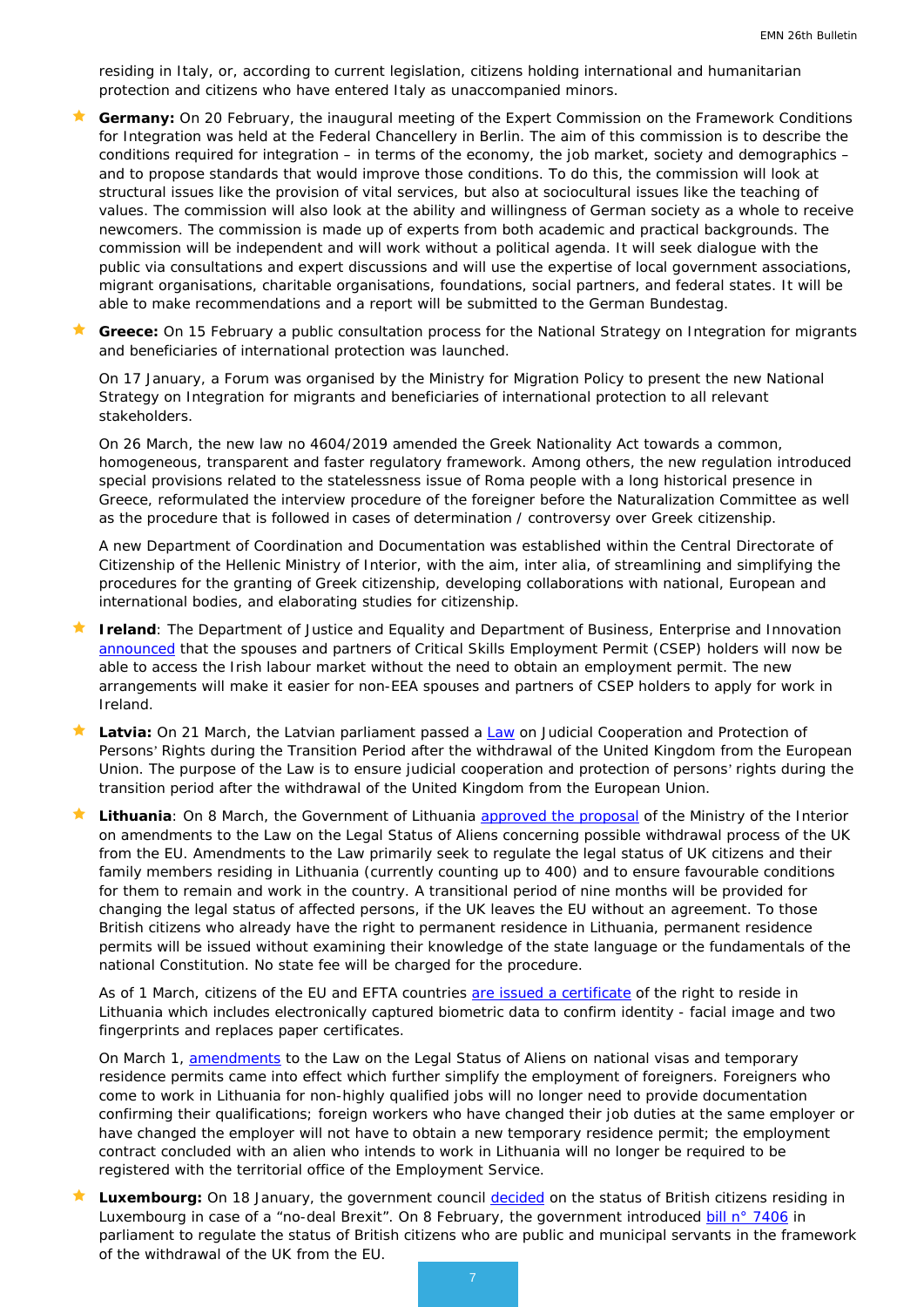The bill foresees that by derogation of the general status of public servants of the State or of the municipalities, the British citizens who work before the date of the exit of the UK will maintain their qualities, rights and obligations. In case of ratification of the withdrawal agreement, British citizens and their family members who fall in the application scope of the agreement will have the same rights as EU citizens concerning the access to the employment of the Public Service.

On 19 February, the government introduced a  $\frac{\text{bill n}^{\circ} 7409}{\text{in}}$  in parliament whose overall aim is to transpose into national legislation the repercussions that the withdrawal of the UK from the European Union will have on higher education in Luxembourg, based on the hypothesis of the adoption of the withdrawal agreement. The aim is to include the UK in the list of assimilated countries to Member States in order to continue being eligible to benefit of the financial aid for higher education studies. Moreover, certain legislative dispositions relating to the recognition of professional qualifications need to be modified for the following professions: medical specialist/general practitioner, nurse, dentist, specialized dentist, veterinary doctor, midwife, pharmacist and architect. In particular, the aim is to ensure that qualifications for the aforementioned professions, obtained in the UK after its withdrawal from the EU, will still be eligible for automatic recognition by the Ministry of Higher Education and Research.

On 22 February, the government introduced [bill n° 7412](https://www.chd.lu/wps/PA_RoleDesAffaires/FTSByteServingServletImpl?path=1E2BC5BEB59DA3816BA07245207EFB77EA02FF600C86F4970519134867CB4C2F9FE11F667474D21A99DB7C53BD307E63$C8E573D5621BD889099A406EDEF118AD) in parliament modifying the Immigration Law of 29 August 2008 in the context of the withdrawal of the UK from the EU. The aim of the bill is to incorporate the withdrawal agreement into national legislation with regard to the right of residence of British citizens and the rights of frontier workers. The bill reiterates the applicability of the withdrawal agreement to British citizens, their family members who are either British citizens or third-country nationals while, at the same time, stressing the clear distinction to be made between citizens which fall under the scope of this agreement - who have the same rights as EU citizens and their family members and keep these rights even after the transition period foreseen in withdrawal agreement - and those who will be considered as third-country nationals. It should be noted that the provisions of this bill will be retroactively applicable only as a consequence of entry into force of the withdrawal agreement. The bill was adopted in parliament on 28 March.

On 5 March 2019, the government introduced bill n° 7421 determining the transitory access modalities of British nationals to the social inclusion revenue (REVIS) and the income for severely disabled, which will apply in case of a withdrawal without an agreement of the UK from the European Union, was introduced in parliament. The bill foresees that all the British nationals who benefit from the REVIS or an income for serious handicapped individuals before the exit date will keep their rights. The bill was adopted in parliament on 26 March.

At the municipal level, several municipalities of the country launched a diagnostic on local integration in order to establish a local integration plan. One [example](https://fr.surveymonkey.com/r/Hesperange) is the case of the Municipality of Hesperange.

The Luxembourg Reception and Integration Agency supported the implementation of the new website [integratioun.lu,](https://integratioun.lu/) developed by ASTI asbl, which is a database on integration and living together and provides a source of ideas and of inspiration for the municipalities, the consultative commissions and local actors in the Grand Duchy of Luxembourg. This site is structured by topics, the headings show also the resources (contacts, specialized services, associations, interesting website, didactical material, official documents, etc.), good practices and model projects.

 **Malta:** At the end of March, the Integration Unit organised the first 'Migrant Integration Information Session' on "Long-Term Resident Status in Malta," a topical issue of interest to migrants who have been living in Malta for a number of years and are planning to stay. Moreover, the Integration Unit started monitoring the implementation of the Intra-Ministerial Action Plans by Ministries.

In February, the "Turning the Tables" project, an offshoot of the Forum that is organised in collaboration with UNHCR Malta, commenced. The project aims to empower migrant and refugee communities to strengthen their own capacity to enter into policy and legislative processes through four migrant-led dialogues on integration-related topics of importance to migrant and refugee communities.

The 'I Belong' [programme](https://www.gov.mt/en/Government/DOI/Press%20Releases/Pages/2019/February/27/pr190402.aspx) was officially launched on 27 February 2019 through whicj applicants with migrant background can submit a formal request for integration in Malta.

In January, the first intake of applicants with migrant background started participating in Maltese Language for Integration and Cultural Orientation courses, delivered by the University of Malta. Earlier during the same month, the course educators employed by the University of Malta underwent training on migration issues in Malta, on topics that would be covered during the courses, as well as on teaching methods for groups of an intercultural composition.

 **The Netherlands**: On 7 January, the Minister of Foreign Affairs [announced](https://www.rijksoverheid.nl/documenten/kamerstukken/2019/01/07/kamerbrief-over-fatsoenlijke-oplossing-burgers-no-deal-brexit) that in case of a "no-deal Brexit", 45 000 UK citizens and their family members will be allowed to stay in the Netherlands, despite the fact that they will no longer be able to enjoy their right of free movement of persons within the EU on the basis of their EU citizenship.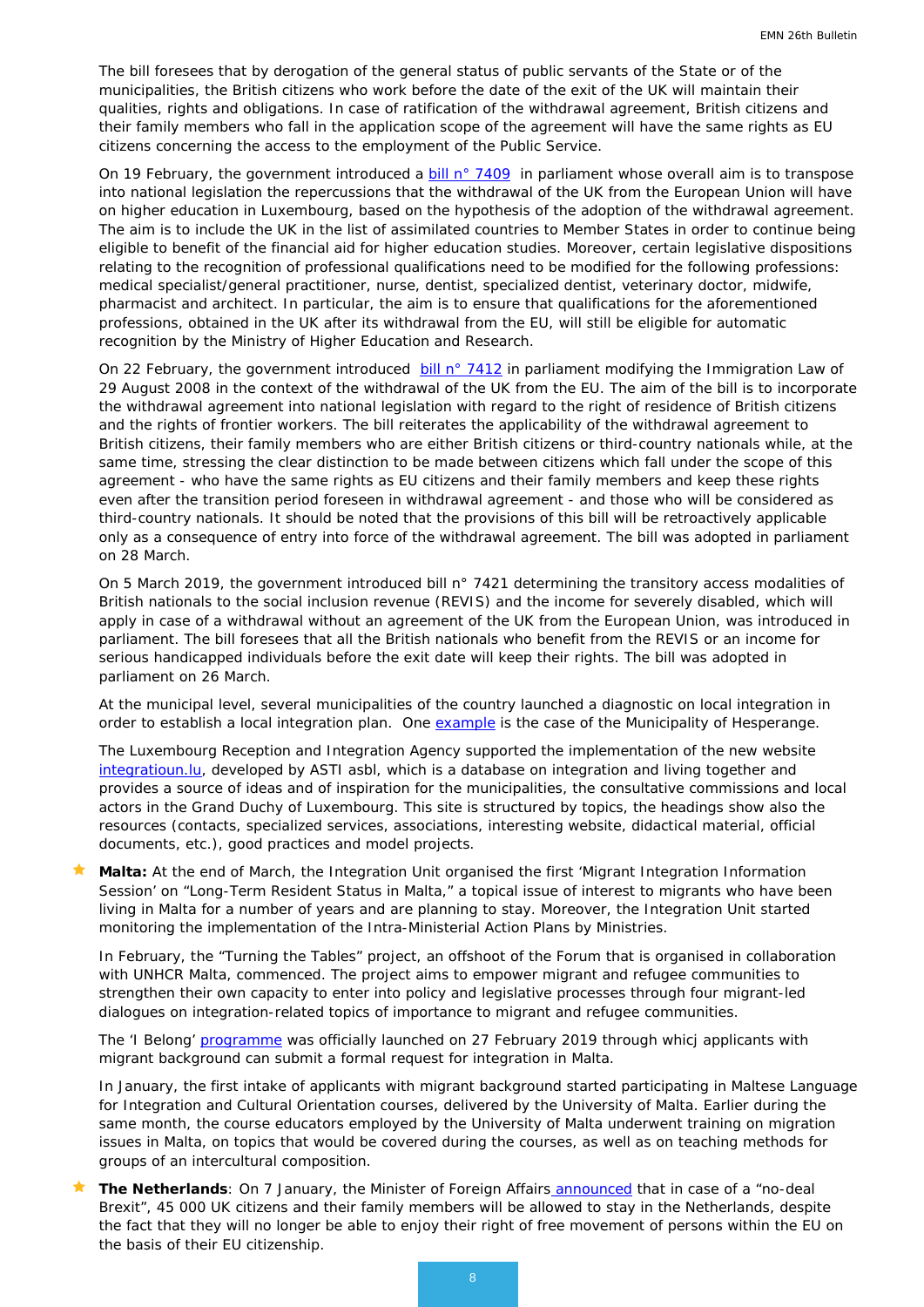A transition period of 15 months was agreed, in which UK citizens who were legally residing in the Netherlands before the Brexit will keep their rights to reside, work and study in the Netherlands. British citizens and their family members will be invited by the Immigration and Naturalisation Service (IND) to request a definitive residence permit. With this residence permit, British citizens will keep their right to work. In addition, the government of the Netherlands intends to offer British citizens residing in the Netherlands at the moment the United Kingdom leaves the EU the possibility to study in the Netherlands at the same conditions as other EU citizens.

On 14 February, additional [administrative agreements](https://zoek.officielebekendmakingen.nl/blg-873798.pdf) were reached regarding the earlier decision that municipalities should be given a central role in the process of civic integration. The Dutch government will *inter alia* provide € 20 million in 2019 and € 20 million in 2020 for municipalities to support immigrants in their integration process. Furthermore, Divosa, an organisation active in the social field which aims to let people participate in society, [will receive](https://www.rijksoverheid.nl/documenten/kamerstukken/2019/02/15/kamerbrief-tussenstand-veranderopgave-inburgering) € 4.5 million in 2019 to support municipalities in the implementation of the new law on civic integration.

On 1 January, the Netherlands and Hong Kong [started](https://ind.nl/en/news/pages/on-1-january-2019,-the-netherlands-and-hong-kong-started-an-international-exchange-programme.aspx) an international exchange programme. Annually, up to 100 young persons from Hong Kong between 18 and 30 years old can get to know to the Dutch culture on a working holiday of up to one year. The Hong Kong participants in the Working Holiday Programme may join a short course and carry out paid work on an incidental basis to support their holiday financially. They do not need to have a work permit for foreign nationals (TWV).

- **Poland:** The Voivode of Lubuskie launched a 24-hour automatic helpline for foreigners to provide information in Polish, English and Ukrainian language regarding the legalisation of foreigners' stay and obtaining work permits. The helpline is divided into several sections: employment of foreigners, temporary residence other than work, permanent residence, long-term residence of the EU and invitations of foreigners.
- **Portugal:** In January, the ordinance n. 328/2018, defining the certification scheme of companies wishing to hire highly-qualified third-country nationals in Portugal entered into force.

On 29 March, Law n. Lei n. 28/2019 came into force, establishing the presumption of legal entry in the granting of residence permit for the exercise of professional activity, proceeding to the seventh amendment to Law no. 23/2007, which approves the legal regime of entry, stay, departure and removal of foreigners from the national territory.

 **Spain:** In the framework of the European initiative for legal migration pilot projects, a project in Morocco entitled "Young People As Agents Of Change" is under preparation, which will entail a short-term mobility plan between Spain and Morocco for study purposes, allowing Moroccan participants to improve and strengthen their skills and knowledge through studying a Master's Degree in Spain in key socioeconomic sectors for Morocco. Participants must also design a project related with the studies undertaken, which would be implemented in Morocco after completion of the Master's Degree. It is planned for the ten best projects to receive € 10 000 for implementation. The number of participants will be around 100 Moroccan postgraduate students, and it will last for 21 months.

A [pilot project](https://expinterweb.mitramiss.gob.es/visar/inicio) for visas for seeking employment for children and grandchildren of Spanish people in Argentina is currently developed. An initial capacity of up to 500 visas is foreseen for 2019, which may be increased to up to 1 500. These visas will allow entry to Spain to seek employment during a three-month period, and if employment is found, authorisation to work will be obtained quickly. This selection will consider, among other elements, their profile, and cooperation with the Public State Employment Service and the business community will be ensured to guarantee alignment of skills and abilities of candidates and the needs of the Spanish labour market.

# <span id="page-8-0"></span>**5. MANAGEMENT OF THE EU EXTERNAL BORDERS**

## **EU DEVELOPMENTS AND UPDATES**

On 20 February, Member States endorsed the [agreement](http://europa.eu/rapid/press-release_IP-19-721_en.htm) reached by the European Parliament and the Council on the modernisation of the EU's common visa policy that was **proposed** by the European Commission. The new, stronger, more efficient and secure EU visa policy will bring changes on procedures' flexibility, validity of multiple entry visas, cooperation on readmission and return as well as more resources will be allocated for strengthening security.

### **NATIONAL DEVELOPMENTS**

 **Croatia:** In order to combat all forms of cross-border crime, equipment for measuring material density was obtained, which will be used by police officers at border crossings at the external border in the second line of control.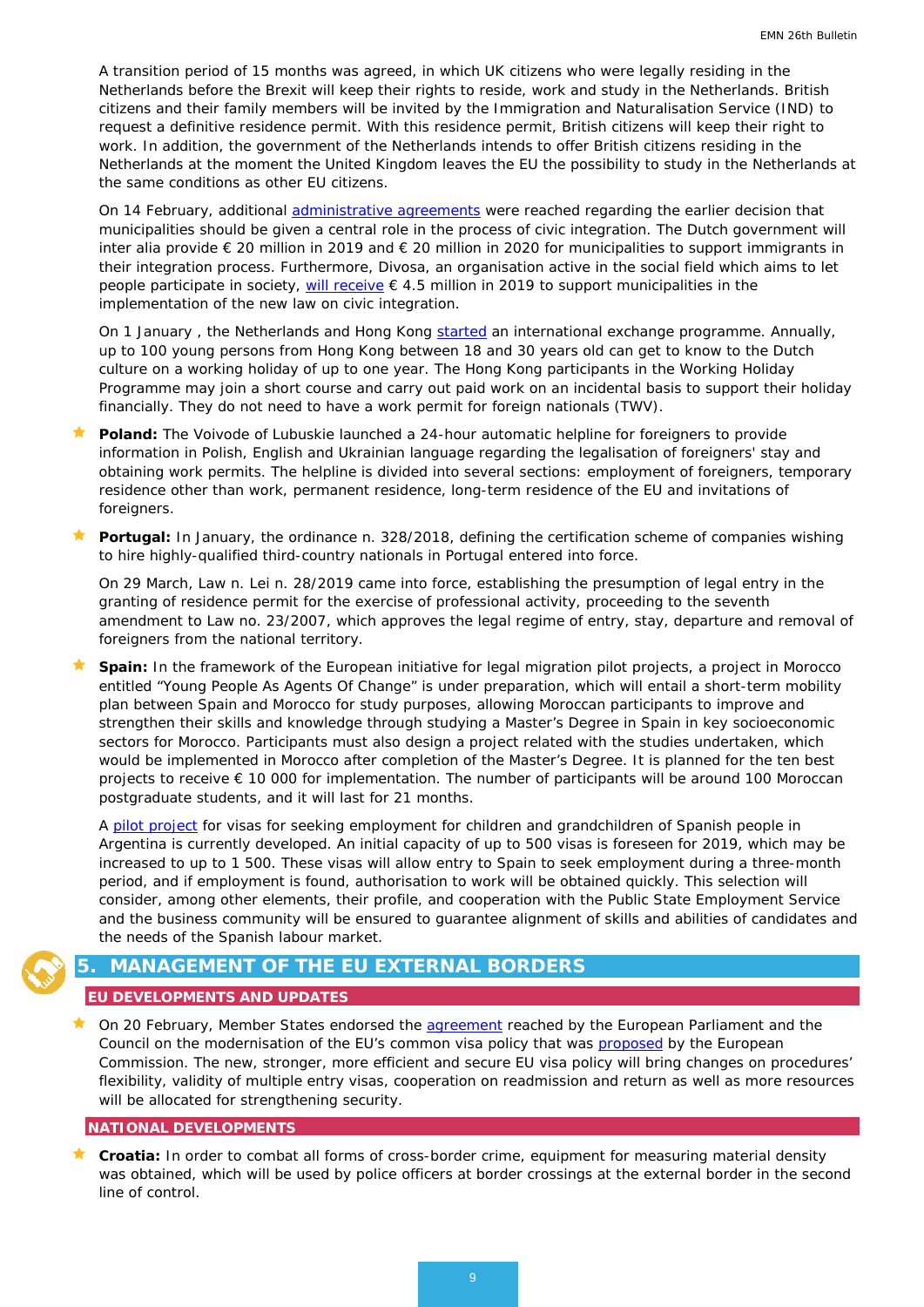<span id="page-9-0"></span>In order to achieve European standards of border management and strengthen the external borders of the EU and the security situation in the Republic of Croatia, various technical equipment was obtained at the border with Serbia, Bosnia and Herzegovina and Montenegro.

Police officers have been trained in EU and Schengen laws, fundamental rights and the National Information System for state border management.

 **Poland:** In March, 30 border guards officers departed to missions in the Republic of North Macedonia to support local services in controlling the influx of immigrants, *inter alia* by preventing irregular border crossings and checking the authenticity of documents and registration of international protection applications.

The Border Guard Headquarters signed in March an agreement for the modernisation of the Wide-Area tele-information Network (WAN). The goal of the investment is to build a modern system for sending, analysing and exchanging data on border traffic and the functioning of the Border Guard. On the basis of information obtained from the systems, officers determine whether a given traveller has the right to enter the territory of the country and whether he/she poses threat to public safety and order. In addition, an Entry-Exit system is under construction which is to enable biometric identification of foreigners upon entry and exit and counting their duration of stay in the EU.

In March, the 15<sup>th</sup> meeting of the Polish-Ukrainian Intergovernmental Coordination Council for Interregional Cooperation was held in the Ukraine. The Council acknowledged that in 2018, there was a decrease in traffic on the Polish-Ukrainian part of the state border by 5.5 % compared to the previous year. However, the parties stressed that traffic on the border is still very intense, which is why there is a need to ensure continued cooperation.

 **Slovak Republic:** The Bureau of Border and Foreign Police of the Presidium of the Police Force prepared a new ["National Strategy for Integrated Border Management 2019-2022".](https://rokovania.gov.sk/download.dat?id=01183A638A2F4D1098EA46C78C6420D2-E072477C48DBAF0F1545B5782413AA59) The document sets out new tasks for the Slovak Republic in building the European integrated border management for the next period.



# **6. IRREGULAR MIGRATION AND RETURN**

#### **EU DEVELOPMENTS AND UPDATES**

 On 20 February, the European Border and Coat Guard Agency (Frontex) [published](https://frontex.europa.eu/assets/Publications/Risk_Analysis/Risk_Analysis/Risk_Analysis_for_2019.pdf) its annual risk analysis report. In 2018, the number of illegal border-crossings to the European Union decreased by 27 % in comparison to 2017, and by 92 % in comparison to 2015. The Western Mediterranean route was the most used route in 2018: the number of illegal detections in Spain was doubled comparing to the previous year while the number of departures from Morocco was increased significantly. Regarding transit countries, most migrants trying to enter EU soil from Turkey used the central route via Serbia and the route stemming from the Greek- Albanian border section, along the Bosnian and Herzegovinian–Croatian– Slovenian corridor.

#### **NATIONAL DEVELOPMENTS**

- **Belgium:** On 22 February, the Commission for the evaluation of the voluntary and forced return policy presented an [interim report](https://dofi.ibz.be/sites/dvzoe/FR/Documents/DEF_RAPPORTINTERIMAIRE_FR.pdf) that aims to improve transparency and dialogue on return. The report highlighted the issue of subsequent applications and suggested examining how to prevent abuses of such rules.
- **Cyprus:** A grant agreement was signed to renew Cyprus' Assisted Voluntary Return and Reintegration programme. The project has a total budget of € 1 100 000 and is co-funded by AMIF and Cyprus.
- **Czech Republic:** From January to March, 91 voluntary return applications were submitted to the return unit of the Ministry of the Interior out of which 73 persons already left the territory of the Czech Republic (28 persons in January, 31 in February and 14 as of 22 of March). Among the returnees, the largest groups were citizens of Ukraine, Moldova and Uzbekistan.
- **Finland**: The Finnish Immigration Service met 32 [voluntary returnees](https://migri.fi/en/uutishuone/tiedote/-/asset_publisher/maahanmuuttovirasto-tapasi-vapaaehtoisesti-palanneita-irakissa-somaliassa-ja-afganistanissa) in Iraq, Somalia and Afghanistan to learn about the experiences of voluntary returnees. All of them had previously been asylum seekers in Finland or elsewhere in Europe, but either their application had been rejected or they had themselves withdrawn their application.

#### **Judgment of the European Court of Justice - Case [C-557/17](http://curia.europa.eu/juris/document/document.jsf?text=&docid=211702&pageIndex=0&doclang=EN&mode=lst&dir=&occ=first&part=1&cid=4353392)**

On 14 March, the Court of Justice ruled that holders of falsified residence permits for the purpose of family reunification and long-term residence status may be withdrawn regardless if they were unaware of the fraud. However, the Court highlighted that the withdrawal of residence permits obtained for the purpose of family reunification cannot occur automatically. Thus, the national authorities must carry out, beforehand, a case-by-case assessment of the situation.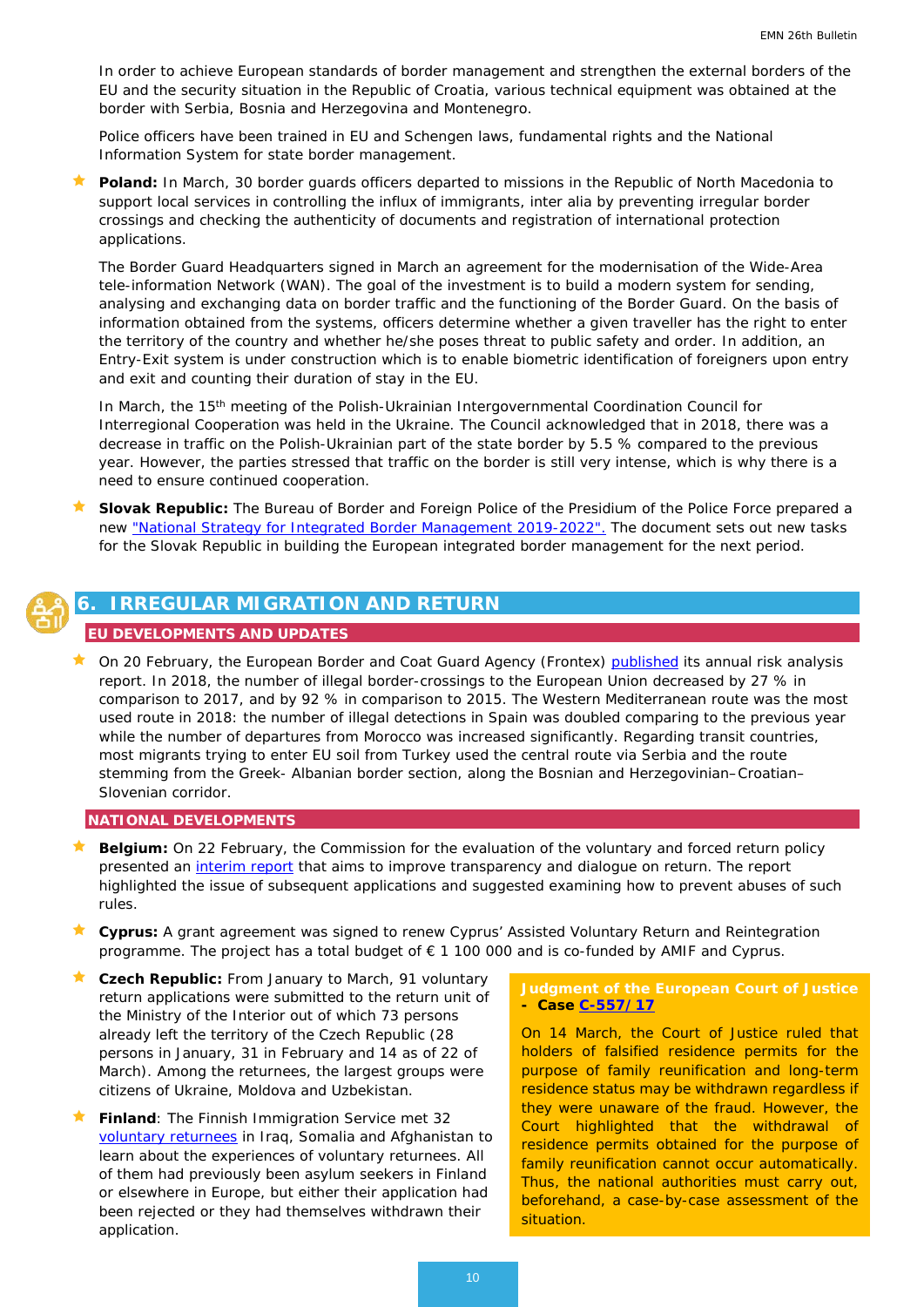<span id="page-10-0"></span>**France:** On 1 January, several [provisions](http://circulaire.legifrance.gouv.fr/index.php?action=afficherCirculaire&hit=1&r=44237) of the Law No. 2018-778 of 10 September 2018 for a managed immigration, an effective right of asylum and a successful integration came into effect. These measures reduced the general processing time of asylum applications and improve the functioning of the national reception scheme; they also aim to strengthen the efficiency of the fight against irregular migration.

On 1 March, other measures entered into force and completed the reforms already implemented concerning the right of asylum in order to ensure a coherent and quick processing of residence permit applications by asylum seekers.

- **Croatia**: On 1 January, the implementation of the project 'Monitoring the conduct of the Ministry of Interior police officers in the area of irregular migration and asylum' started. The purpose of the project is to provide insights into the systematic and consistent protection of human rights of irregular migrants and potential applicants for international protection.
- **Italy**: From 1 January to 3 April, approximately 500 migrants arrived in Italy by sea (a decrease of 92% compared to the same period in 2018).

Regarding return projects, the AVRIT project was completed – with 1 080 migrants returned to their country of origin. Funded by the European Commission with the AMIF and implemented by the Italian Ministry of the Interior and by OIM, the project targeted irregular migrants present in Italy and marked by fragility and social exclusion. Upon return, most of the them undertook, supported by IOM offices based in the various countries of origin, entrepreneurial activities in particular in commerce, transport and breeding.

- **Lithuania**: A readmission [agreement](https://vrm.lrv.lt/lt/naujienos/kovai-su-neteiseta-migracija-susitarimas-su-vietnamu) between the Government of Lithuania and the Government of the Socialist Republic of Vietnam on the return of citizens was signed in Vietnam in January 2019. In 2018, 331 irregular migrants were identified in Lithuania, of which 149 were Vietnamese citizens.
- Luxembourg: On 26 February, the Government introduced **bill n° 7413** in parliament approving the Protocol between Ukraine and the Benelux States (Belgium, Luxembourg and the Netherlands) implementing the Agreement between the EU and Ukraine on the readmission of persons in an irregular situation, signed in Brussels on 17 December 2018.

On 1 March, the Government Council adopted the draft bill on the approval of the Protocol between Armenia and the Benelux States implementing the Agreement between the European Union and Armenia on the readmission of persons in an irregular situation, signed in Brussels on 20 June 2018.

# **7. ACTIONS ADDRESSING TRAFFICKING IN HUMAN BEINGS**

## **EU DEVELOPMENTS AND UPDATES**

No relevant updates.

#### **NATIONAL DEVELOPMENTS**

- **Croatia:** On 28 February, the Government adopted a decision on the adoption of the Protocol on the Integration/Reintegration of Trafficking Victims, which entered into force on 1 April.
- **Greece:** On 1 January, the National Referral Mechanism on identification and referral of victims and presumed victims of trafficking was officially launched. This formal national identification and referral system, supervised by the Office of the National Rapporteur and managed by the National Centre for Social Solidarity (E.K.K.A.), operates as a hub for concerted action and partnership building, among all actors involved in combating human trafficking.

An inter-agency [meeting](https://www.hellenicparliament.gr/Vouli-ton-Ellinon/ToKtirio/Fotografiko-Archeio/%2332cd618f-0d20-451e-81ed-a9f300ac3f37) was convened by the Parliamentary Committee on Trafficking in Human Beings, on February, to discuss national legislation for employment of irregular migrants in the agricultural sector. In light of the European Court for Human Rights judgement ['Chowdury and others v. Greece'](https://ec.europa.eu/anti-trafficking/case-law/chowdury-and-others-v-greece-0_en), the Committee discussed measures taken for their protection and for the prevention of trafficking in human beings and forced labour. Proposals for legislative amendments regarding improvements in working conditions for migrant farm workers were also presented.

 **Finland:** A record number of victims of human trafficking were referred to the National Assistance System for Victims of Human Trafficking in 2018: 163 new clients were accepted into the Assistance System for Victims of Human Trafficking while 52 of them were estimated to have become victims of exploitation indicative of human trafficking in Finland. The National Assistance System for Victims of Human Trafficking trained approximately 750 current and future police officers and border guards in human trafficking issues.

In March 2019, at the Police Academy, a four-day workshop on trafficking in human beings was held for police officers, heads of staff, their assistants, judges and representatives of the State Attorney's Office. The programme of the workshop included theoretical and practical part about child rearing online, legislative framework, indicators and victim identification, victim support, and assistance and protection of victims of trafficking in human beings.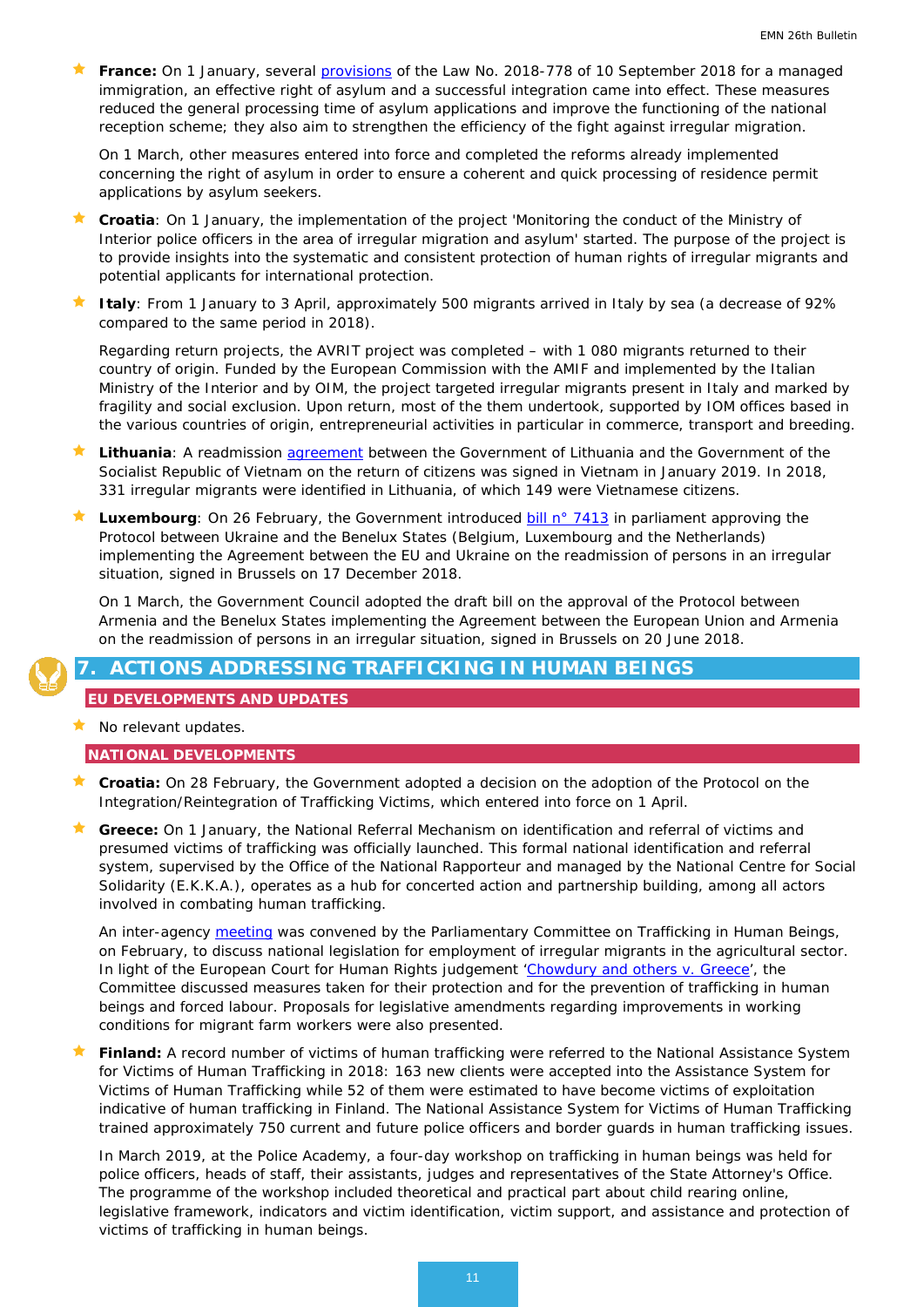- **Hungary:** On 13 March, the Action Plan on the measures necessary to increase the efficiency of combatting human trafficking was adopted. This action plan is short-term and sets out measures necessary to be taken as a rapid response to certain challenges that require more instant action until the development new national strategy against trafficking in human beings.
- **Latvia:** On 21 and 22 February, the Ministry of the Interior with support of the Permanent Secretariat of the Council of the Baltic Sea States hosted the international conference entitled "Human trafficking – a crime with too few convictions and too many victims" under the Latvian Presidency in the Council of the Baltic Sea States. The conference focused on prosecution of human trafficking cases and victim's rights in legal proceedings.
- **Malta:** From January to March 2019, the Government of Malta: 1) launched an awareness-raising campaign through a series of TV adverts about human trafficking; 2) conducted a study on the vulnerability to human trafficking amongst women and minors in migrant open centres. The study concluded that although no cases of human trafficking could be identified, some of these people were potentially vulnerable to human trafficking; 3) removed the fees related to the issuing of first-time residence and work permits to victims of human trafficking. In addition, the Parliamentary Secretariat for Citizenship, Reforms and Simplification allocated  $\epsilon$  32 000 to set up the first exit programme for prostitutes. Moreover, the Parliamentary Secretary for Reforms, Citizenship and Simplification together with the Legal Aid Agency organised training on human trafficking to all legal aid lawyers in March 2019.

In January, the National Commission on Domestic Violence organised a five-day intensive training on human trafficking provided by the London-based International Centre for Parliamentary Studies (ICPS). The training focused on the four Ps of human trafficking: Prevention, Protection, Prosecution and Partnership. It brought together a vast range of stakeholders representing government departments and non-government organisations. The total cost of this training initiative amounts to  $\epsilon$  36 500.

 **Poland**: In Bialystok and Lublin, representatives of the Ministry of the Interior and Administration, Polish Police, Border Guards, the LaStrada Foundation and the Salvation Army together with the British Embassy to Poland conducted an educational campaign on modern slavery - human trafficking. The campaign aimed at raising public awareness and protecting potential victims of human trafficking.

On 18 February, pursuant to Regulation No. 6 of the Minister of the Interior and Administration of February 15, 2019, a new Team for Counteracting Trafficking in Human Beings was created. The new Team will take over tasks related to the evaluation of the implementation of programmes aimed at combating and preventing trafficking in human beings, initiating actions aimed at combating and preventing human trafficking and preparing projects of National Action Plans against Human Trafficking, monitoring the feasibility of planned tasks, and preparing annual reports on the implementation National Action Plan.

 **Portugal**: On 19 and 22 February, almost 30 professionals from organisations such as the Supreme Court, Law Enforcement Agencies, Interpol, and NGO's were trained in Bissau. The training was the result of cooperation between the Observatory on Trafficking in Human Beings and the United Nations Office on Drugs and Crime.

# <span id="page-11-0"></span>**8. EXTERNAL DIMENSION**

## **EU DEVELOPMENTS AND UPDATES**

★ On 5 February, the European Border and Coast Guard Agency reached an agreement on operational cooperation with [Montenegro](http://europa.eu/rapid/press-release_IP-19-851_en.htm) and [Bosnia and Herzegovina.](https://ec.europa.eu/home-affairs/news/european-border-coast-guard-agreement-operational-cooperation-reached-bosnia-herzegovina_en) Under this agreement, teams of the European Border and Coast Guard Agency can be deployed in these Western Balkan countries with the view to assist them in border management and carry out joint operations.

These agreements are core elements of the Commission's 2018 [strategy](https://ec.europa.eu/commission/sites/beta-political/files/communication-credible-enlargement-perspective-western-balkans_en.pdf) for 'A credible enlargement perspective for and enhanced EU engagement with the Western Balkans' that aims at strengthening cooperation with Western Balkans and at supporting the transformation efforts in areas of mutual interest.

- On 18 February, the Council presidency and the Parliament reached an informal [agreement](https://www.consilium.europa.eu/en/press/press-releases/2019/02/18/immigration-liaison-officers-council-presidency-and-european-parliament-reach-provisional-agreement/) to strengthen the cooperation and coordination between immigration liaison officers that are deployed to third countries by Member States or the EU to deal with immigration-related issues. New rules were agreed in order to improve liaison officers' effectiveness especially in the areas of returns and combatting migrant smuggling.
- The [Third Brussels Conference](https://www.consilium.europa.eu/en/meetings/international-ministerial-meetings/2019/03/12-14/) on "Supporting the future of Syria and the region" was held from 12 to 14 March. The conference, co-chaired by the European Union and the United Nations, brought together representatives from 57 countries and more than 20 international organisations and UN agencies. The main aims of the conference were to support UN activities in the region as well as to mobilise financial humanitarian aid to Syrians within and beyond Syria.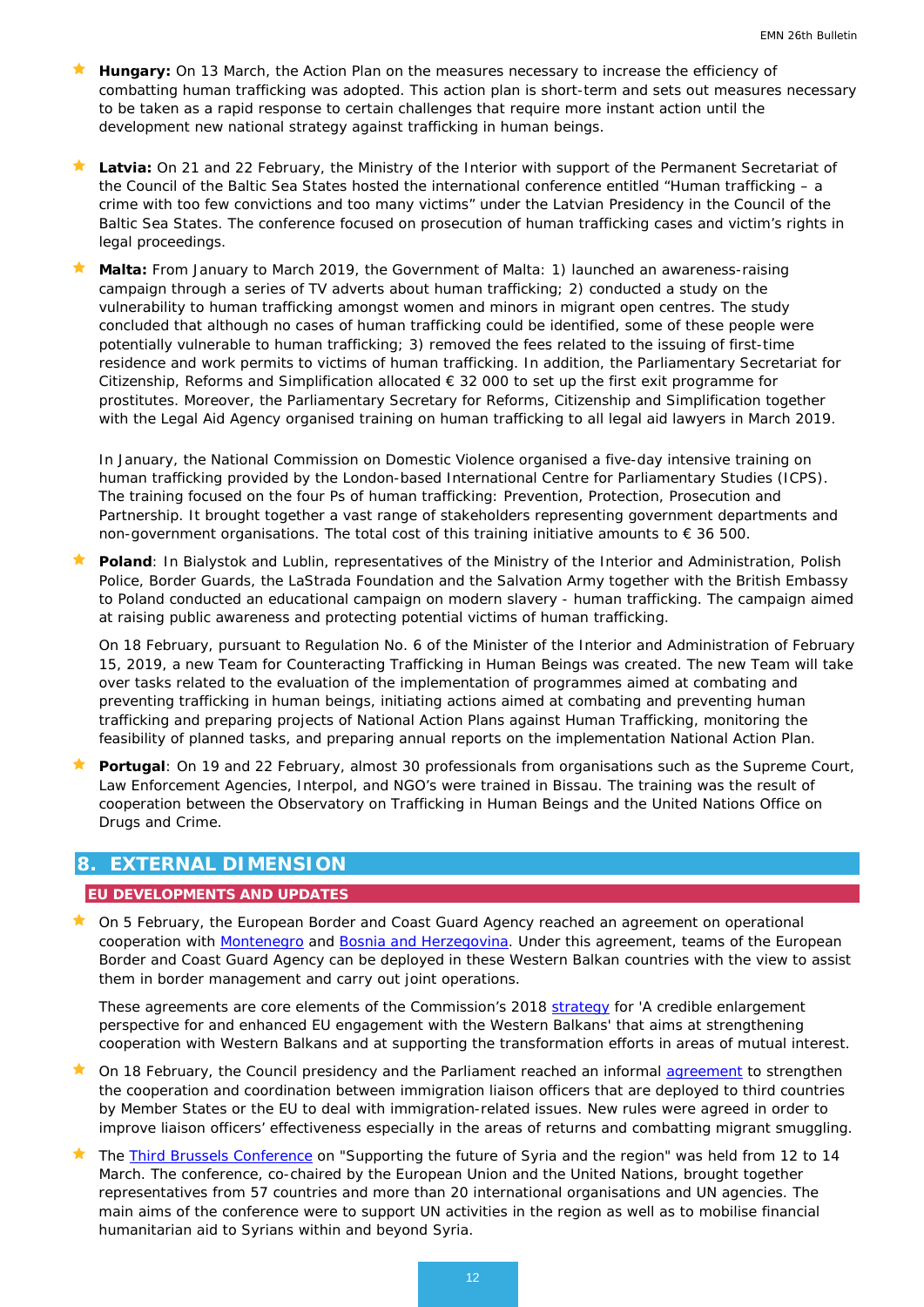#### **NATIONAL DEVELOPMENTS**

 **Czech Republic**: On 23 March, a new Decree of the Minister of the Interior on the list of safe countries of origin came into force, adding 12 countries of origin (Algeria, Ghana, Morocco, Senegal, Tunisia, India, Georgia (except Abkhazia and South Ossetia), Moldova (expect Transnistria), Ukraine (except Crimea and parts of Donetck and Luhansk under a control of separatists), Australia, Canada and New Zealand.

On 18 March, the Czech Government approved priorities of two humanitarian programmes of the Czech Ministry of the Interior – MEDEVAC and Aid in Place – for the year 2019. The geographical priorities of both programmes include North and Sub-Saharan Africa, Middle East and Eastern and South-eastern Europe. In 2019 the medical humanitarian Programme MEDEVAC plans to deploy the Czech medical teams to Jordan, Lebanon, Senegal, Ethiopia and Morocco. Trainings of medical staff are planned in Ukraine and Iraq. Priority countries for grants from the Aid in Place Programme include North Macedonia, Jordan, Mali, Niger, Morocco and Libya.

In January, the Czech orthopedics medical team attended a mission to Al Khalidi Hospital in Amman, Jordan. In March, the Czech team of three biomedical engineers visited Addis Ababa, Ethiopia, where they trained local technicians in the field of maintaining ophthalmic medical equipment. Furthermore, the first medical mission of Czech doctors to Lebanon took place in close collaboration with the Rafik Hariri University Hospital in Beirut.

**Slovak Republic**: On 12-13 March, the Directors of Migration and Asylum Offices of the *Visegrad 4 Four* (V4) countries [met](https://www.slov-lex.sk/pravne-predpisy/SK/ZZ/2019/70/20190306.html) in Bratislava as part of the Slovak Presidency of the Visegrad Group to discuss upcoming challenges such as withdrawal of the United Kingdom from the EU and the need to update migration strategies of respective states to reflect the changing situation, with a perspective beyond 2020.

V4 partners also assessed the activities within the Migration Crisis Response Mechanism (MCRM), which since 2017 creates a basis for the cooperation between V4 countries in seeking effective solutions to the migration crisis. It was set as joint priority to focus on countries of origin of migrants arriving to Europe.

# <span id="page-12-0"></span>**ANNEX: EU & COMPLEMENTARY STATISTICS, ADDITIONAL INFORMATION, OTHER EMN OUTPUTS AND UPCOMING EVENTS**



**Figure 1a: Asylum applications in the EU-28, January 2017 – December 2018.**

*Source: Eurostat [\[migr\\_asyappctzm\],](http://appsso.eurostat.ec.europa.eu/nui/show.do?dataset=migr_asyappctzm&lang=en) total asylum applicants, extracted on 25 March 2019.*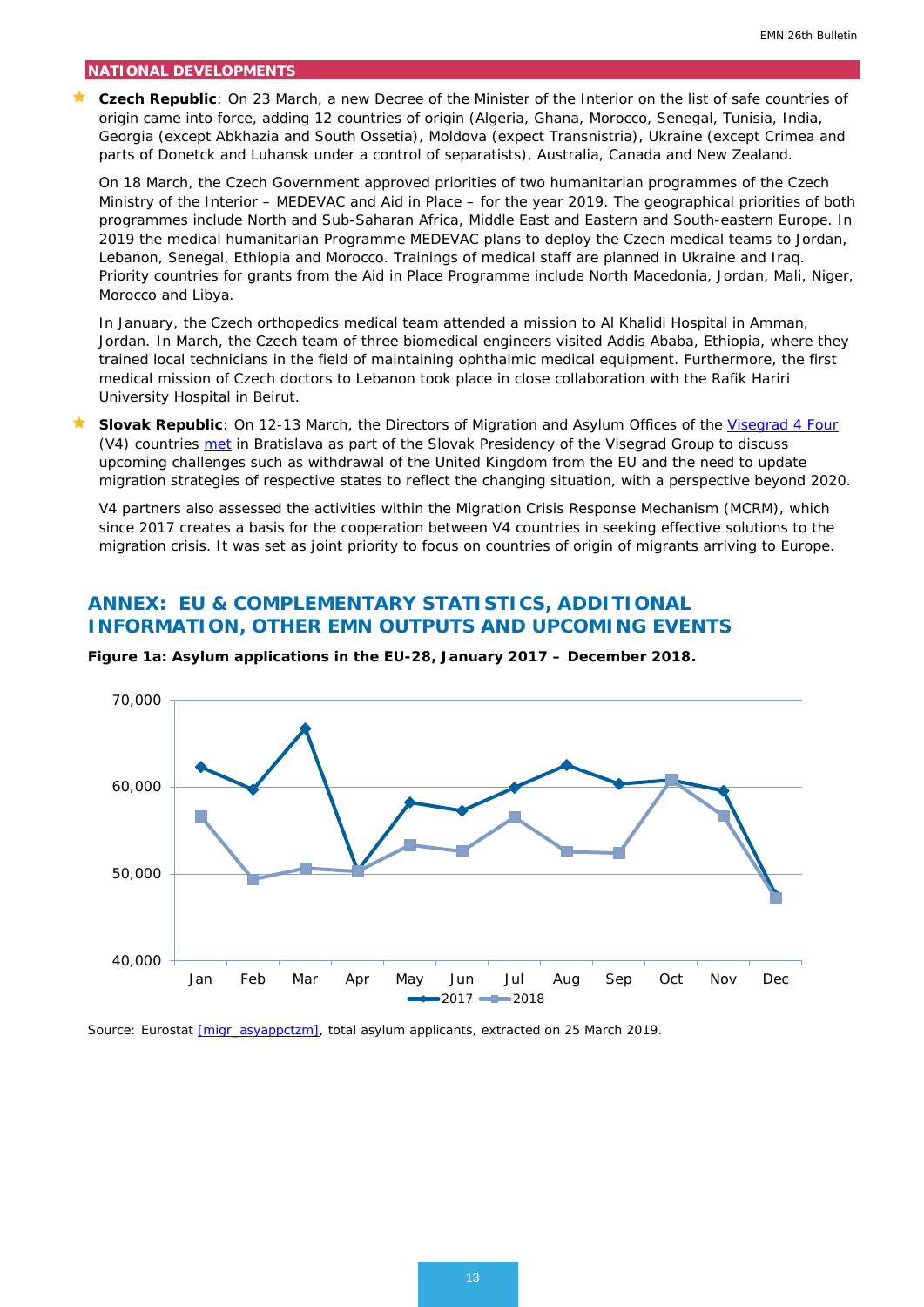

### **Figure 1b: First time asylum applicants and subsequent applicants (together, total asylum applicants) in the EU-28 and Norway, Q4 2018 (quarterly data)**

*Source: Eurostat [\[migr\\_asyappctzm\]](http://appsso.eurostat.ec.europa.eu/nui/show.do?dataset=migr_asyappctzm&lang=en), accessed on 25 March 2019.*





*Source: Eurostat [\[migr\\_asydcfstq\]](http://appsso.eurostat.ec.europa.eu/nui/submitViewTableAction.do), accessed on 25 March 2019.*